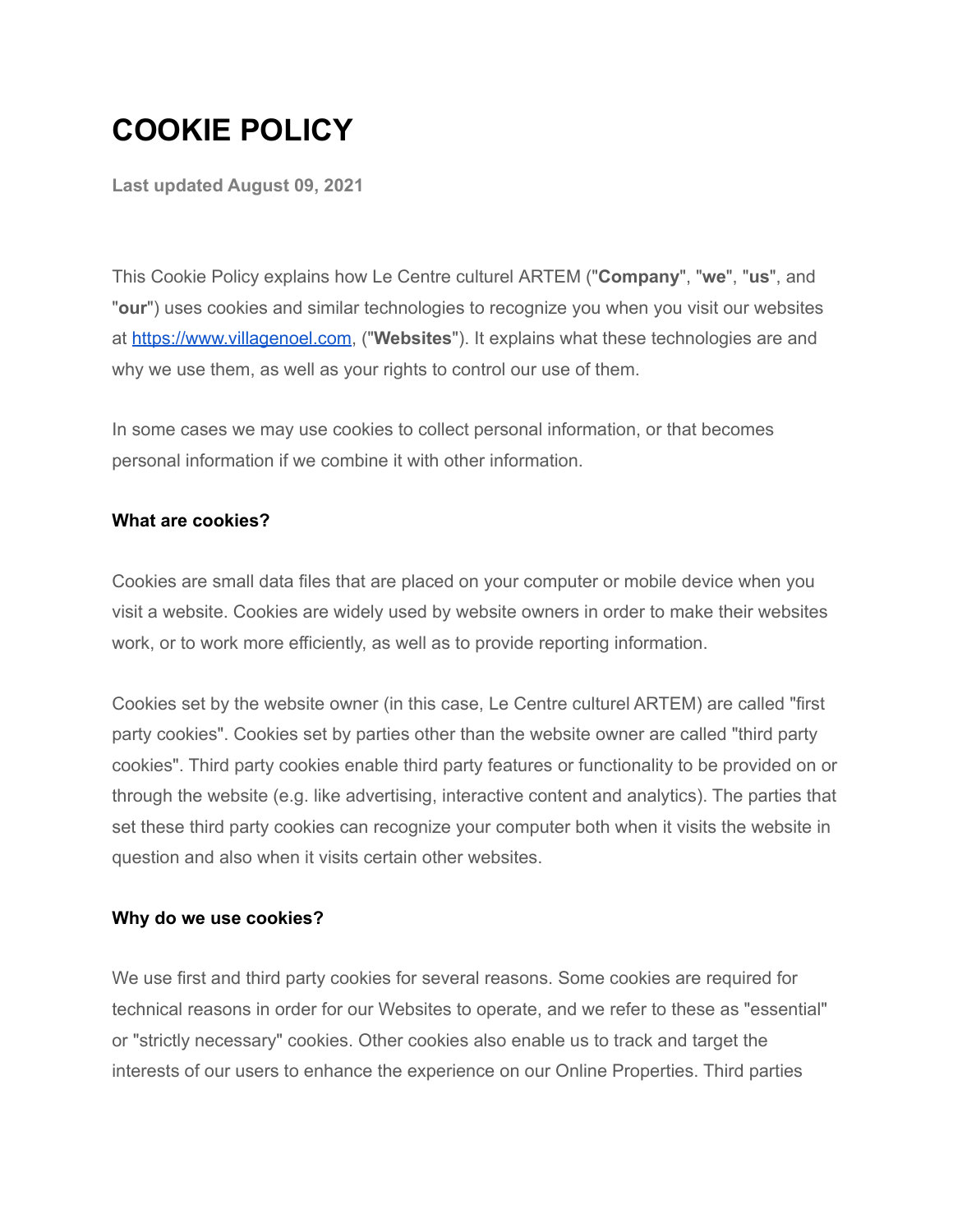serve cookies through our Websites for advertising, analytics and other purposes. This is described in more detail below.

We use Google Analytics to track user behaviour, and therefore deploy analytics cookies.

The specific types of first and third party cookies served through our Websites and the purposes they perform are described below (please note that the specific cookies served may vary depending on the specific Online Properties you visit).

### **How can I control cookies?**

You have the right to decide whether to accept or reject cookies. You can exercise your cookie rights by setting your preferences in the Cookie Consent Manager. The Cookie Consent Manager allows you to select which categories of cookies you accept or reject. Essential cookies cannot be rejected as they are strictly necessary to provide you with services.

The Cookie Consent Manager can be found in the notification banner and on our website. If you choose to reject cookies, you may still use our website though your access to some functionality and areas of our website may be restricted. You may also set or amend your web browser controls to accept or refuse cookies. As the means by which you can refuse cookies through your web browser controls vary from browser-to-browser, you should visit your browser's help menu for more information.

In addition, most advertising networks offer you a way to opt out of targeted advertising. If you would like to find out more information, please visit <http://www.aboutads.info/choices/> or <http://www.youronlinechoices.com>.

You can also opt out of data collection using the Google [Analytics](https://tools.google.com/dlpage/gaoptout/?hl=en-GB) Opt-out Browser Add-on.

The specific types of first and third party cookies served through our Websites and the purposes they perform are described in the table below (please note that the specific cookies served may vary depending on the specific Online Properties you visit):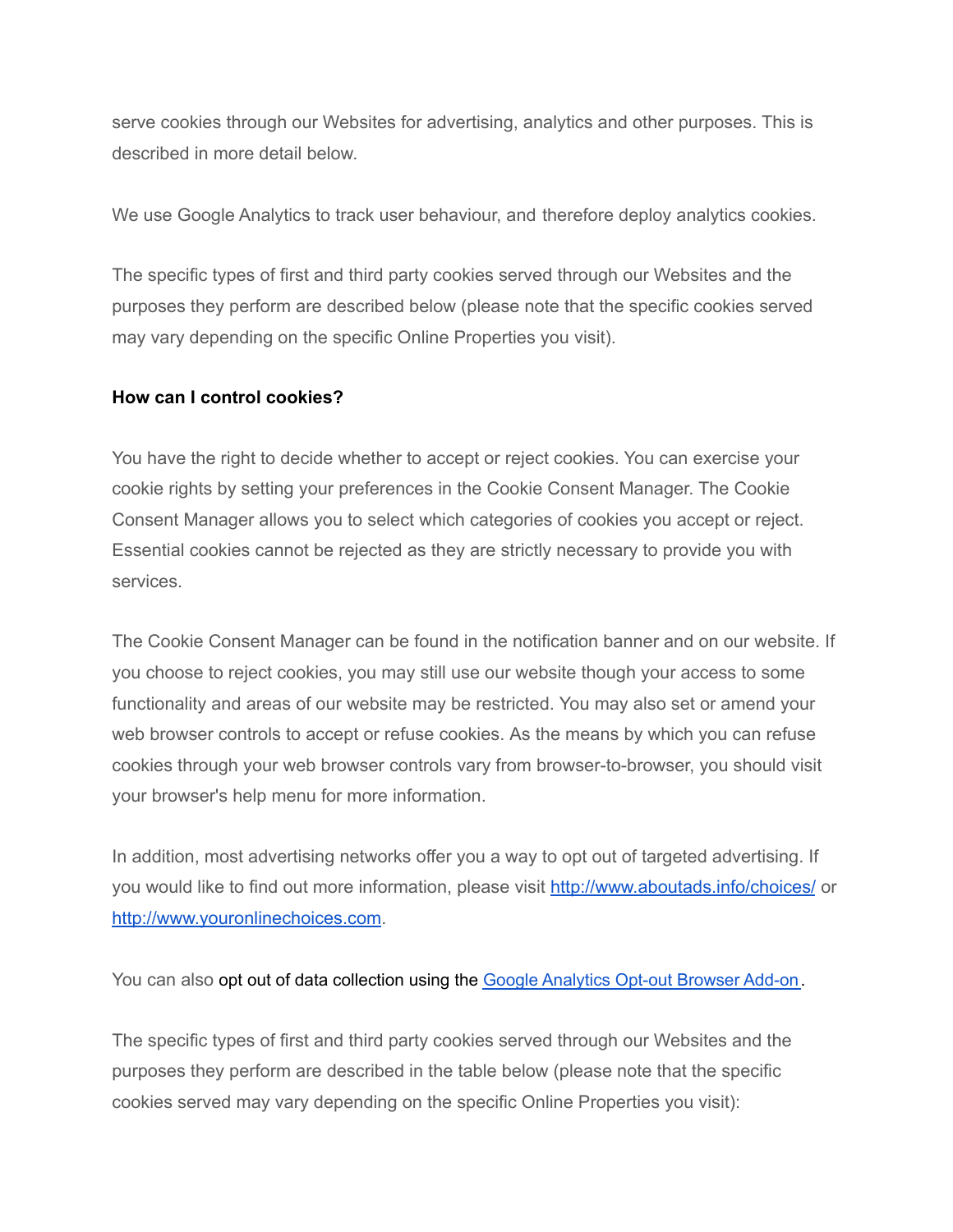## **Essential website cookies:**

These cookies are strictly necessary to provide you with services available through our Websites and to use some of its features, such as access to secure areas.

| Name:       | tlbcpv                                                     |
|-------------|------------------------------------------------------------|
| Purpose:    | Used to record unique visitor views of the consent banner. |
| Provider:   | .termly.io                                                 |
|             | Service:   Termly View Service Privacy Policy              |
|             | <b>Country:</b> United States                              |
| Type:       | http_cookie                                                |
| Expires in: | 1 year                                                     |

# **Performance and functionality cookies:**

These cookies are used to enhance the performance and functionality of our Websites but are non-essential to their use. However, without these cookies, certain functionality (like videos) may become unavailable.

| Name: $\sqrt{S#}$  |                                                                 |
|--------------------|-----------------------------------------------------------------|
| Purpose:           | Increases website security. It is also a session cookie.        |
| Provider: Lwix.com |                                                                 |
|                    | <b>Service:</b>   Typescript <b>View Service Privacy Policy</b> |
| Country:           | <b>United States</b>                                            |
| Type:              | server cookie                                                   |
| Expires in:        | session                                                         |

| $\cdots$ |  |  |  |
|----------|--|--|--|
|----------|--|--|--|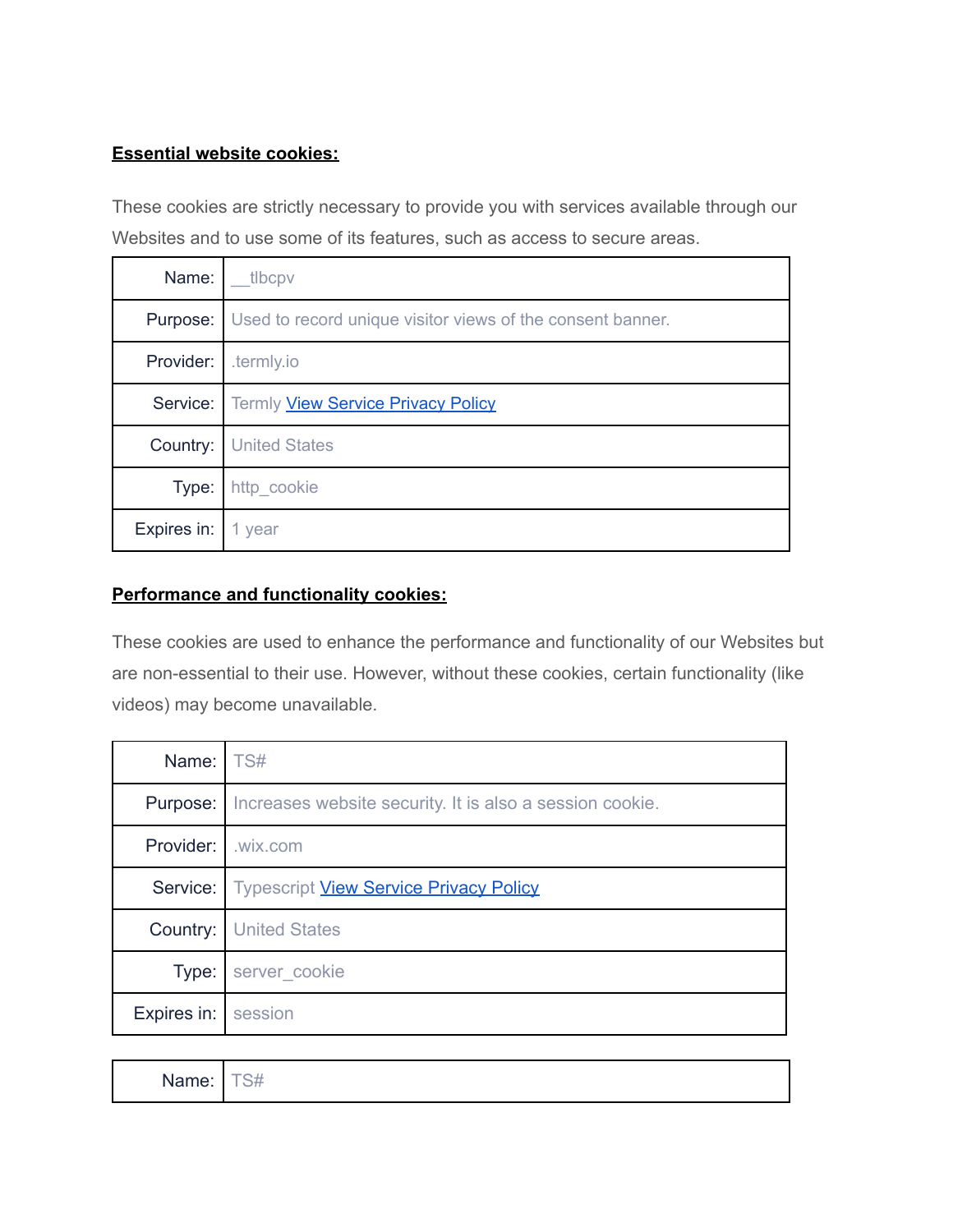| Purpose:    | Increases website security. It is also a session cookie.        |
|-------------|-----------------------------------------------------------------|
| Provider: I | www.browseroutofdatedes.com                                     |
|             | <b>Service:</b>   Typescript <b>View Service Privacy Policy</b> |
|             | <b>Country:   United States</b>                                 |
| Type:       | server_cookie                                                   |
| Expires in: | session                                                         |

| Name:       | TS#                                                      |
|-------------|----------------------------------------------------------|
| Purpose:    | Increases website security. It is also a session cookie. |
| Provider:   | .www.villagenoel.com                                     |
| Service:    | <b>Typescript View Service Privacy Policy</b>            |
| Country:    | <b>United States</b>                                     |
| Type:       | server cookie                                            |
| Expires in: | session                                                  |

|             | Name: XSRF-TOKEN                                                                                                       |
|-------------|------------------------------------------------------------------------------------------------------------------------|
|             | <b>Purpose:</b> This cookie is written to help with site security in preventing<br>Cross-Site Request Forgery attacks. |
| Provider:   | .fr.browseroutofdatedes.com                                                                                            |
| Service:    | Advertiser's website domain <b>View Service Privacy Policy</b>                                                         |
| Country:    | <b>United States</b>                                                                                                   |
| Type:       | http cookie                                                                                                            |
| Expires in: | session                                                                                                                |

| . .   | -- |
|-------|----|
| Name: | S7 |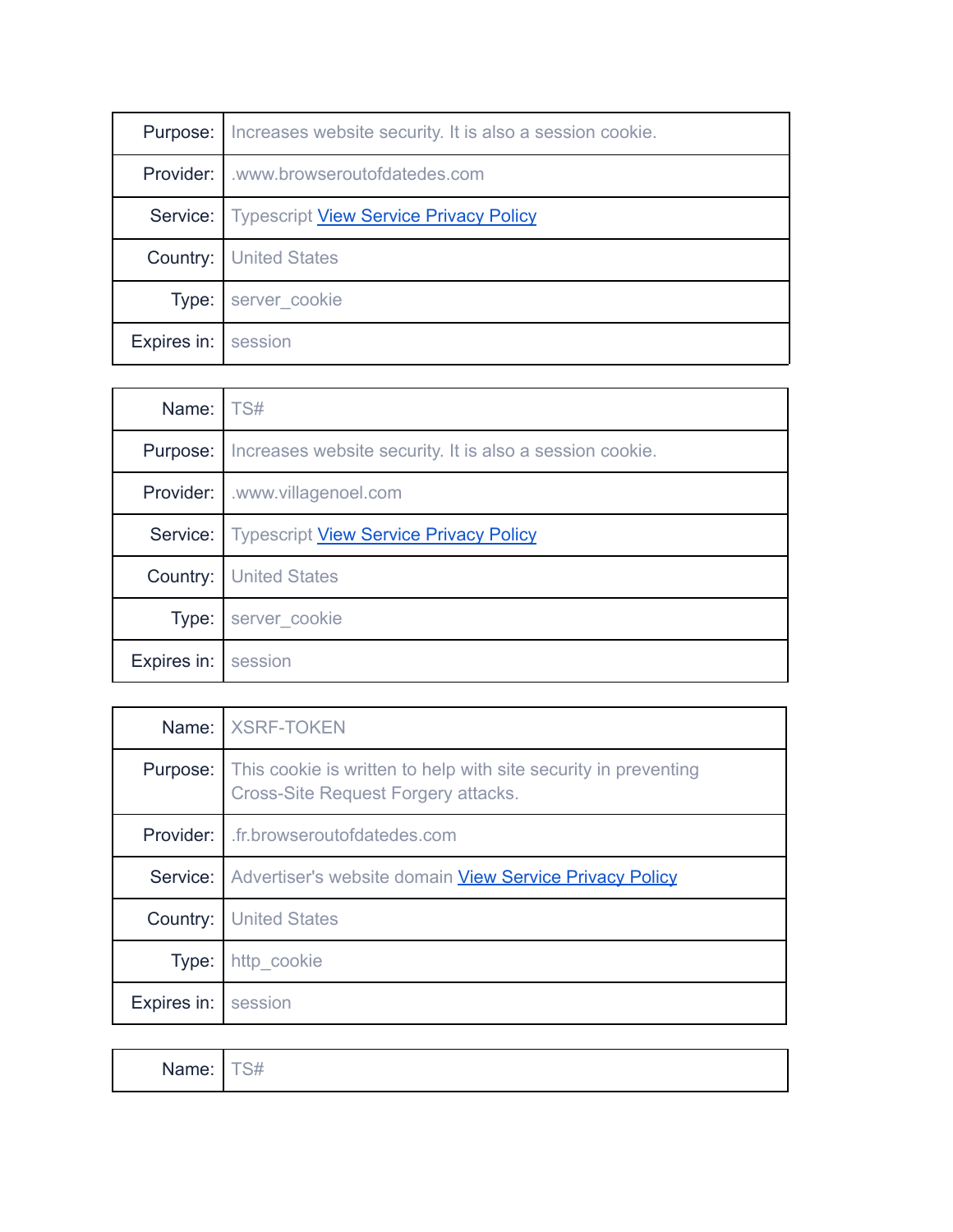| Purpose:    | Increases website security. It is also a session cookie. |
|-------------|----------------------------------------------------------|
|             | Provider:   fr.browseroutofdatedes.com                   |
|             | Service:   Typescript View Service Privacy Policy        |
|             | <b>Country:</b> United States                            |
| Type:       | http_cookie                                              |
| Expires in: | session                                                  |

|             | Name:   XSRF-TOKEN                                                                                            |
|-------------|---------------------------------------------------------------------------------------------------------------|
| Purpose:    | This cookie is written to help with site security in preventing<br><b>Cross-Site Request Forgery attacks.</b> |
| Provider:   | .www.villagenoel.com                                                                                          |
|             | Service:   Advertiser's website domain View Service Privacy Policy                                            |
| Country:    | <b>United States</b>                                                                                          |
| Type:       | http cookie                                                                                                   |
| Expires in: | session                                                                                                       |

| Name: TS#   |                                                          |
|-------------|----------------------------------------------------------|
| Purpose:    | Increases website security. It is also a session cookie. |
|             | <b>Provider:</b> www.villagenoel.com                     |
| Service:    | <b>Typescript View Service Privacy Policy</b>            |
| Country:    | <b>United States</b>                                     |
| Type:       | http_cookie                                              |
| Expires in: | session                                                  |

| Name: | $ \sim$ $\mu$<br>S# |
|-------|---------------------|
|-------|---------------------|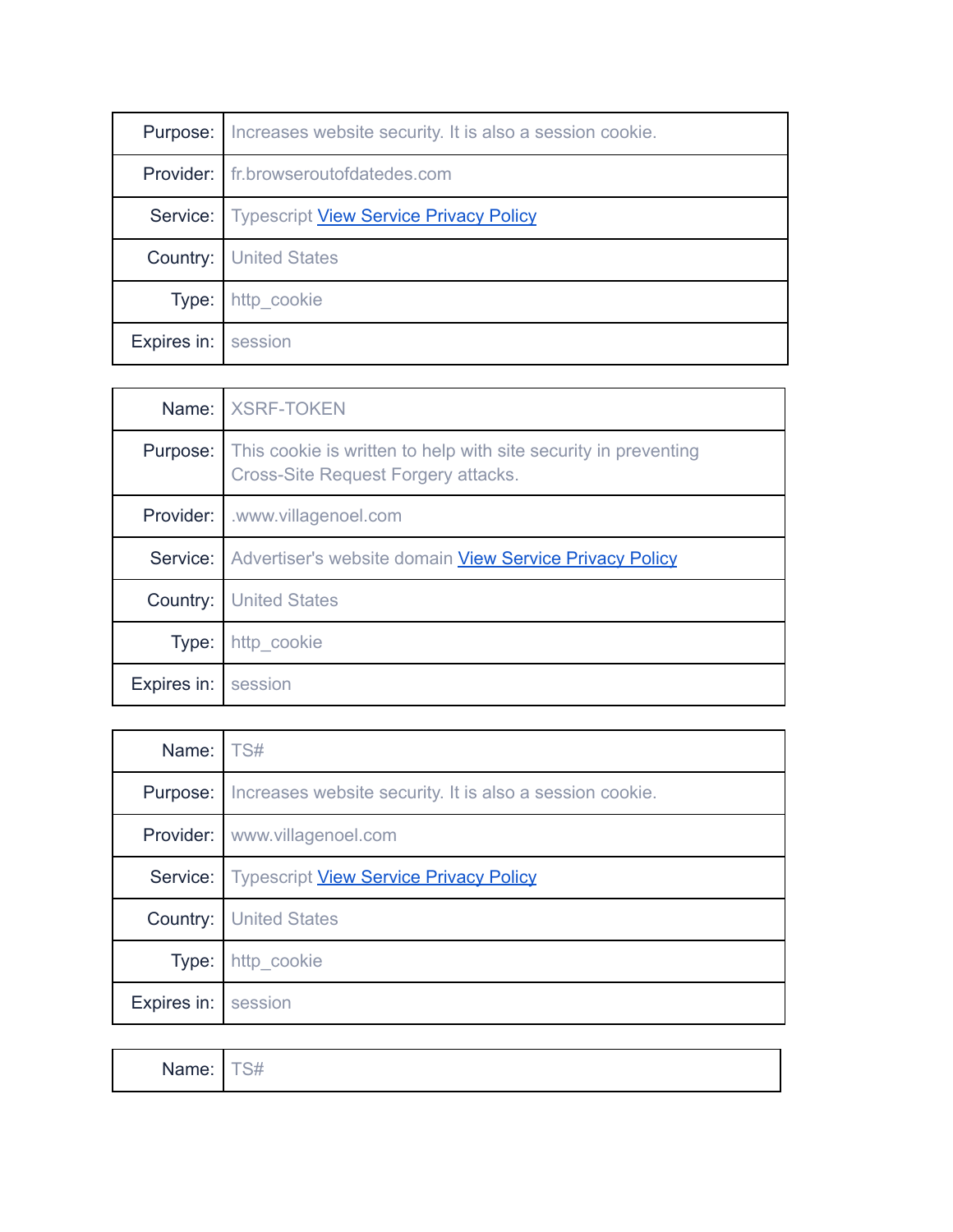| Purpose:    | Increases website security. It is also a session cookie.      |
|-------------|---------------------------------------------------------------|
|             | <b>Provider:</b> I fr.browseroutofdatedes.com                 |
|             | <b>Service:</b> Typescript <b>View Service Privacy Policy</b> |
|             | <b>Country:   United States</b>                               |
| Type:       | http cookie                                                   |
| Expires in: | session                                                       |

| Name:       | TS#                                                      |
|-------------|----------------------------------------------------------|
| Purpose:    | Increases website security. It is also a session cookie. |
|             | <b>Provider:</b> www.browseroutofdatedes.com             |
| Service:    | <b>Typescript View Service Privacy Policy</b>            |
| Country:    | <b>United States</b>                                     |
| Type:       | http_cookie                                              |
| Expires in: | session                                                  |

# **Advertising cookies:**

These cookies are used to make advertising messages more relevant to you. They perform functions like preventing the same ad from continuously reappearing, ensuring that ads are properly displayed for advertisers, and in some cases selecting advertisements that are based on your interests.

| Name:    | sySession                                                            |
|----------|----------------------------------------------------------------------|
| Purpose: | Identifies unique visitors and tracks a visitor's sessions on a site |
|          | Provider:   .fr.browseroutofdatedes.com                              |
|          | Service:   Wix.com View Service Privacy Policy                       |
| Country: | <b>United States</b>                                                 |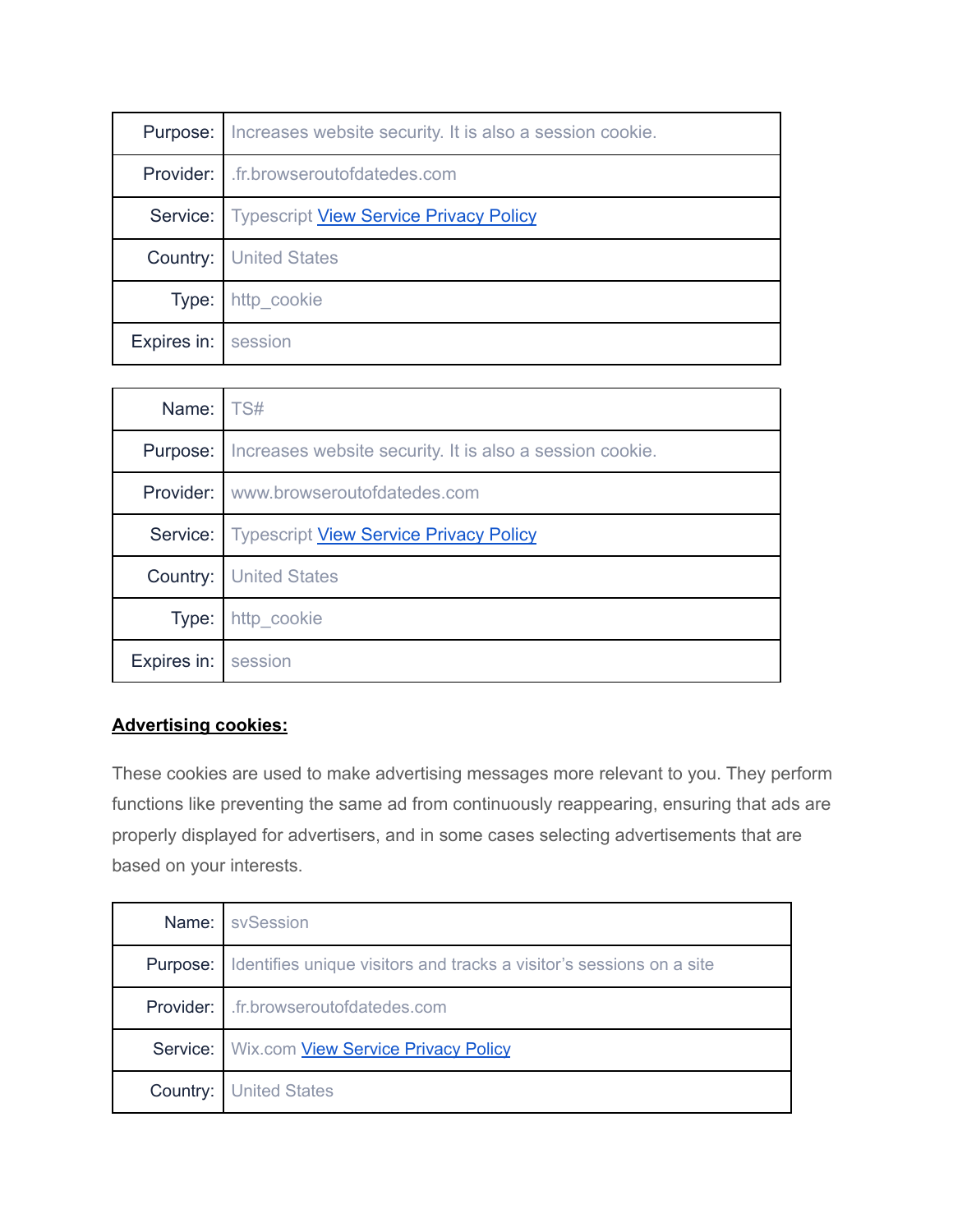| Type: http_cookie                      |
|----------------------------------------|
| Expires in:   1 year 11 months 29 days |

# **Social networking cookies:**

These cookies are used to enable you to share pages and content that you find interesting on our Websites through third party social networking and other websites. These cookies may also be used for advertising purposes.

| Name:       | bt                                                                         |
|-------------|----------------------------------------------------------------------------|
| Purpose:    | Set by addthis social sharing plugin to allow for content sharing on sites |
| Provider:   | www.villagenoel.com                                                        |
| Service:    | Addthis <b>View Service Privacy Policy</b>                                 |
| Country:    | <b>United States</b>                                                       |
| Type:       | pixel tracker                                                              |
| Expires in: | session                                                                    |

# **Unclassified cookies:**

These are cookies that have not yet been categorized. We are in the process of classifying these cookies with the help of their providers.

|          | Name: ssr-caching                           |
|----------|---------------------------------------------|
| Purpose: |                                             |
|          | <b>Provider:</b> fr.browseroutofdatedes.com |
| Service: |                                             |
|          | <b>Country:</b> United States               |
| Type:    | http_cookie                                 |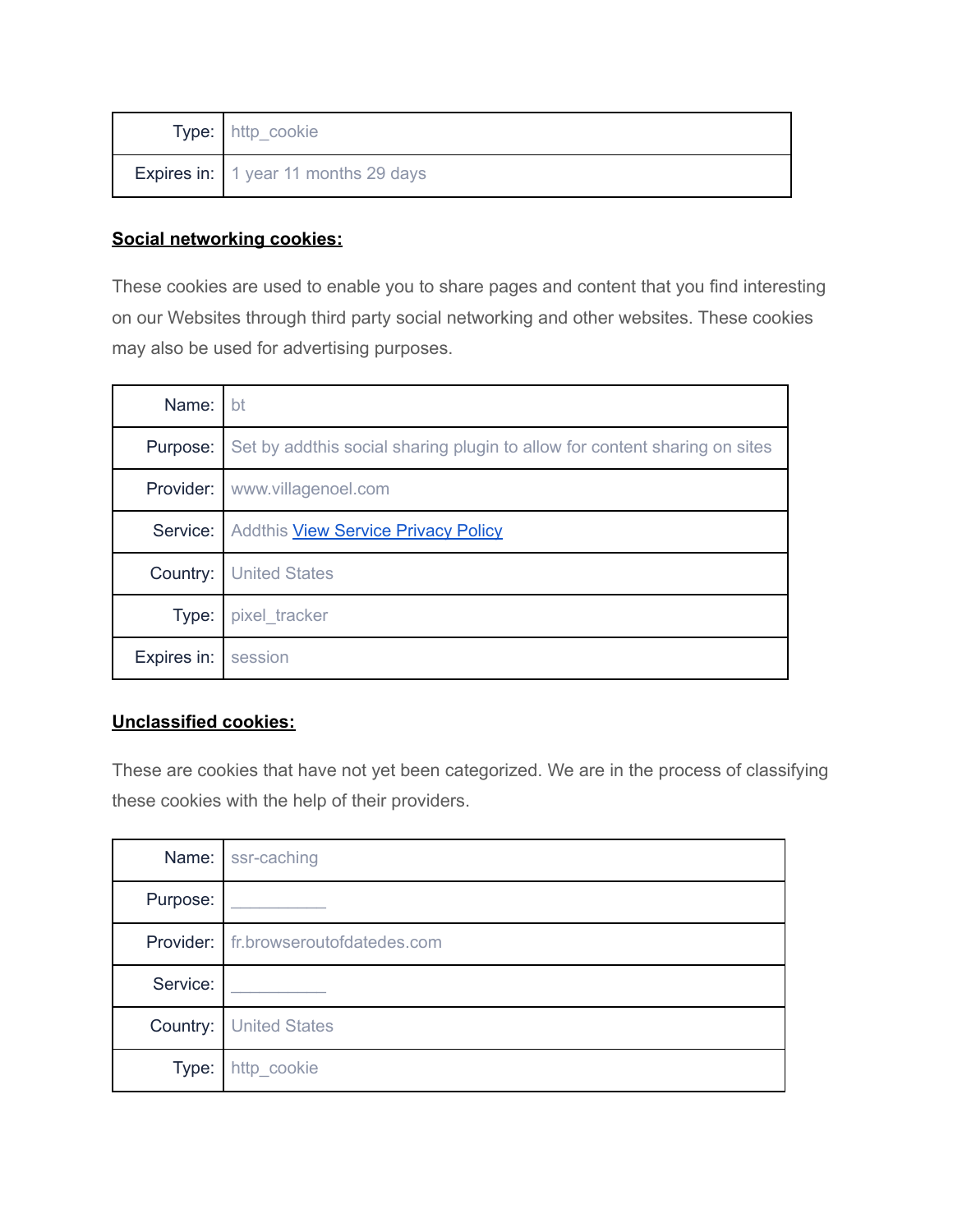|  | Expires in: less than 1 minute |
|--|--------------------------------|
|--|--------------------------------|

| Name:    | _wixUIDX                                      |
|----------|-----------------------------------------------|
| Purpose: |                                               |
|          | <b>Provider:</b>   fr.browseroutofdatedes.com |
| Service: |                                               |
|          | <b>Country:</b> United States                 |
| Type:    | http_cookie                                   |
|          | Expires in:   2 months 29 days                |

| Name:    | wixRIDX                                  |
|----------|------------------------------------------|
| Purpose: |                                          |
|          | Provider:   .www.browseroutofdatedes.com |
| Service: |                                          |
| Country: | <b>United States</b>                     |
| Type:    | http_cookie                              |
|          | Expires in: less than 1 minute           |

| Name:     | wixCIDX                        |
|-----------|--------------------------------|
| Purpose:  |                                |
| Provider: | .fr.browseroutofdatedes.com    |
| Service:  |                                |
| Country:  | <b>United States</b>           |
| Type:     | http_cookie                    |
|           | Expires in:   2 months 29 days |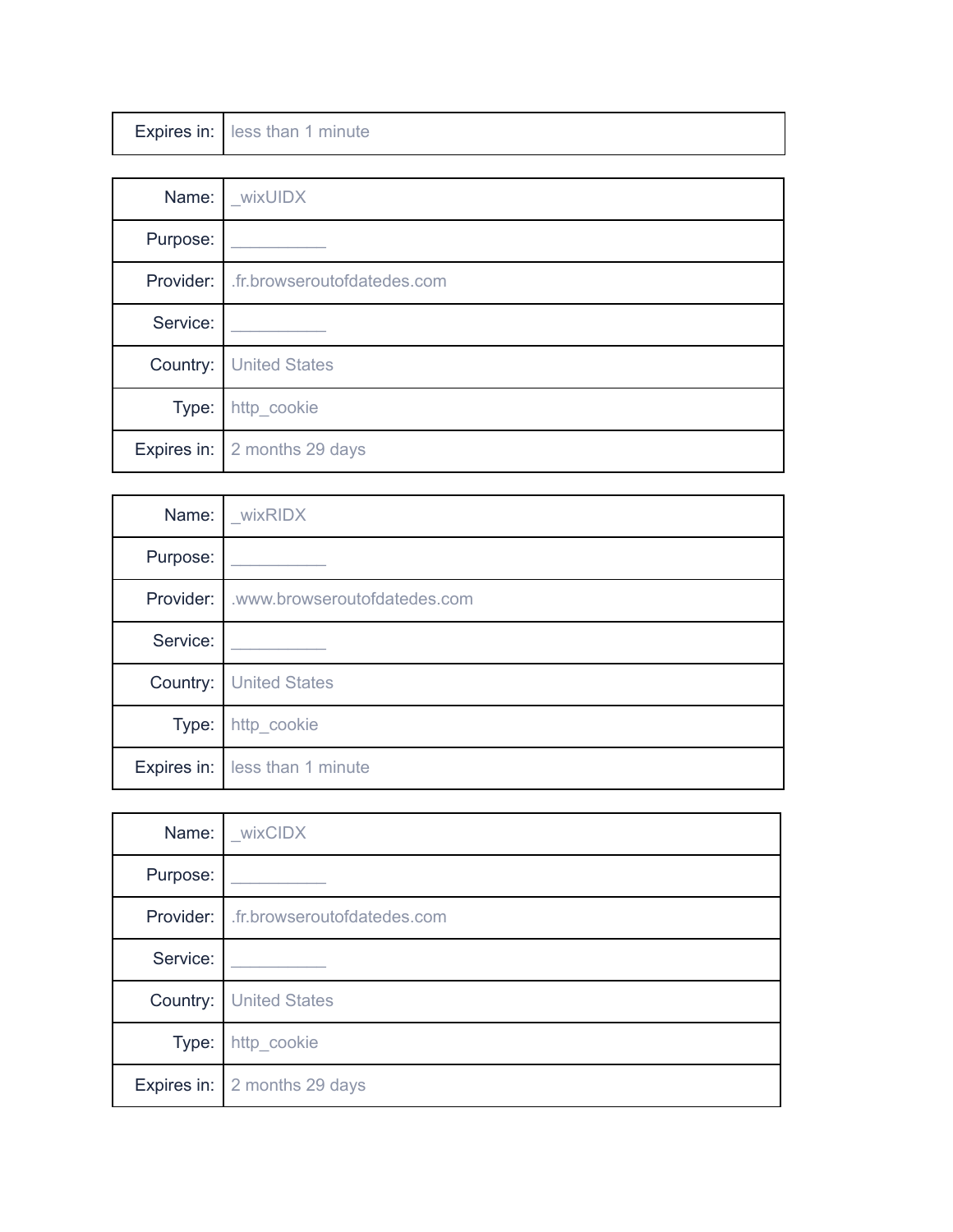#### **What about other tracking technologies, like web beacons?**

Cookies are not the only way to recognize or track visitors to a website. We may use other, similar technologies from time to time, like web beacons (sometimes called "tracking pixels" or "clear gifs"). These are tiny graphics files that contain a unique identifier that enable us to recognize when someone has visited our Websites or opened an e-mail including them. This allows us, for example, to monitor the traffic patterns of users from one page within a website to another, to deliver or communicate with cookies, to understand whether you have come to the website from an online advertisement displayed on a third-party website, to improve site performance, and to measure the success of e-mail marketing campaigns. In many instances, these technologies are reliant on cookies to function properly, and so declining cookies will impair their functioning.

#### **Do you use Flash cookies or Local Shared Objects?**

Websites may also use so-called "Flash Cookies" (also known as Local Shared Objects or "LSOs") to, among other things, collect and store information about your use of our services, fraud prevention and for other site operations.

If you do not want Flash Cookies stored on your computer, you can adjust the settings of your Flash player to block Flash Cookies storage using the tools contained in the [Website](http://www.macromedia.com/support/documentation/en/flashplayer/help/settings_manager07.html) Storage [Settings](http://www.macromedia.com/support/documentation/en/flashplayer/help/settings_manager07.html) Panel. You can also control Flash Cookies by going to the Global [Storage](http://www.macromedia.com/support/documentation/en/flashplayer/help/settings_manager03.html) [Settings](http://www.macromedia.com/support/documentation/en/flashplayer/help/settings_manager03.html) Panel and following the instructions (which may include instructions that explain, for example, how to delete existing Flash Cookies (referred to "information" on the Macromedia site), how to prevent Flash LSOs from being placed on your computer without your being asked, and (for Flash Player 8 and later) how to block Flash Cookies that are not being delivered by the operator of the page you are on at the time).

Please note that setting the Flash Player to restrict or limit acceptance of Flash Cookies may reduce or impede the functionality of some Flash applications, including, potentially, Flash applications used in connection with our services or online content.